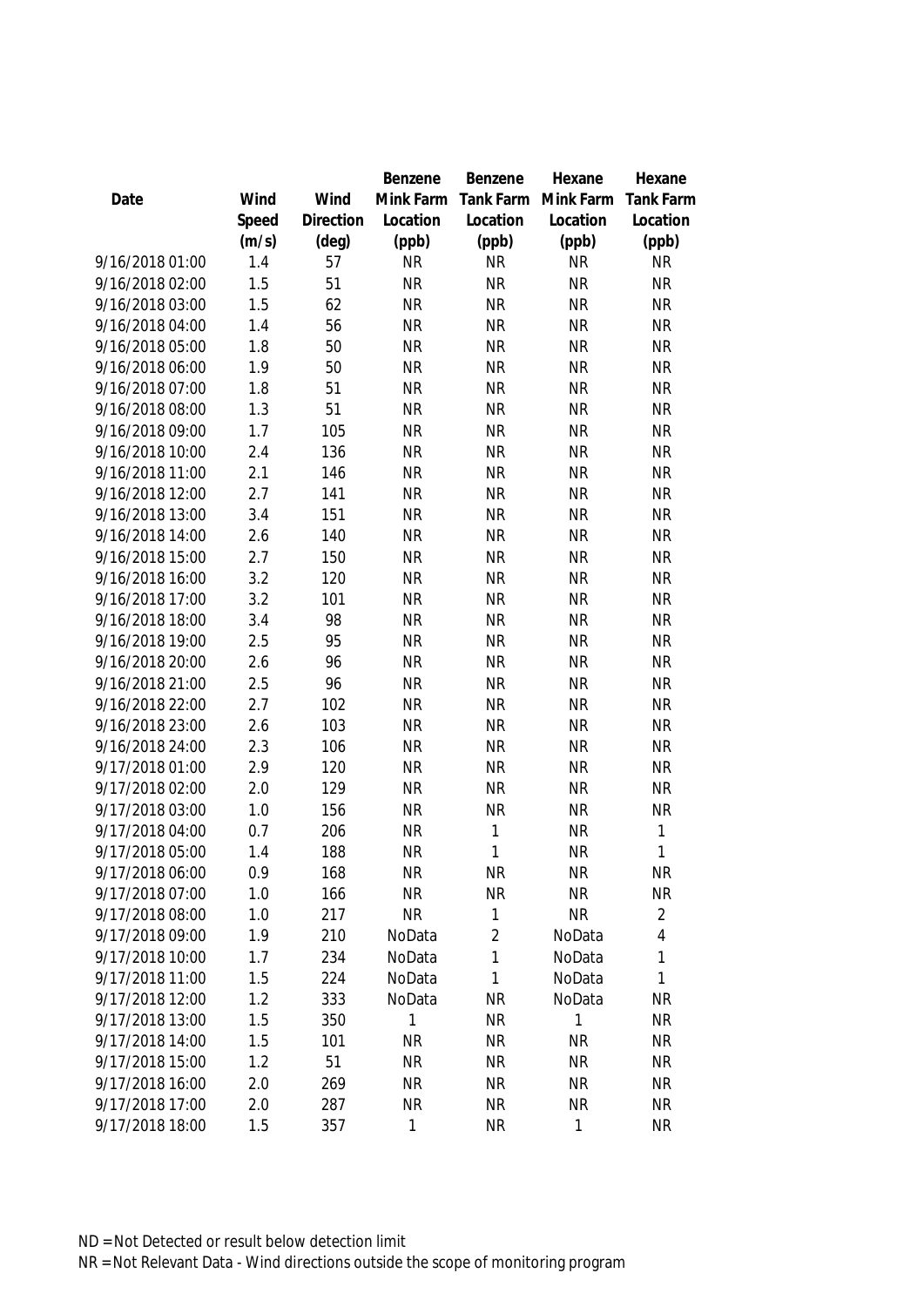|                 |       |           | Benzene      | Benzene      | Hexane    | Hexane           |
|-----------------|-------|-----------|--------------|--------------|-----------|------------------|
| Date            | Wind  | Wind      | Mink Farm    | Tank Farm    | Mink Farm | <b>Tank Farm</b> |
|                 | Speed | Direction | Location     | Location     | Location  | Location         |
|                 | (m/s) | (deg)     | (ppb)        | (ppb)        | (ppb)     | (ppb)            |
| 9/17/2018 19:00 | 1.1   | 21        | 1            | <b>NR</b>    | 1         | <b>NR</b>        |
| 9/17/2018 20:00 | 1.8   | 96        | <b>NR</b>    | <b>NR</b>    | <b>NR</b> | <b>NR</b>        |
| 9/17/2018 21:00 | 2.2   | 110       | <b>NR</b>    | <b>NR</b>    | <b>NR</b> | <b>NR</b>        |
| 9/17/2018 22:00 | 1.7   | 133       | <b>NR</b>    | <b>NR</b>    | <b>NR</b> | <b>NR</b>        |
| 9/17/2018 23:00 | 0.3   | 144       | <b>NR</b>    | <b>NR</b>    | <b>NR</b> | <b>NR</b>        |
| 9/17/2018 24:00 | 0.4   | 182       | <b>NR</b>    | 1            | <b>NR</b> | $\mathbf{1}$     |
| 9/18/2018 01:00 | 0.8   | 215       | <b>NR</b>    | $\mathbf{1}$ | <b>NR</b> | $\overline{2}$   |
| 9/18/2018 02:00 | 1.7   | 209       | <b>NR</b>    | $\mathbf{1}$ | <b>NR</b> | 3                |
| 9/18/2018 03:00 | 1.5   | 204       | <b>NR</b>    | 1            | <b>NR</b> | 3                |
| 9/18/2018 04:00 | 1.2   | 218       | <b>NR</b>    | <b>NR</b>    | <b>NR</b> | <b>NR</b>        |
| 9/18/2018 05:00 | 1.2   | 170       | <b>NR</b>    | <b>NR</b>    | <b>NR</b> | <b>NR</b>        |
| 9/18/2018 06:00 | 1.4   | 43        | <b>NR</b>    | <b>NR</b>    | <b>NR</b> | <b>NR</b>        |
| 9/18/2018 07:00 | 1.2   | 53        | <b>NR</b>    | <b>NR</b>    | <b>NR</b> | <b>NR</b>        |
| 9/18/2018 08:00 | 1.6   | 56        | <b>NR</b>    | <b>NR</b>    | <b>NR</b> | <b>NR</b>        |
| 9/18/2018 09:00 | 3.6   | 18        | 1            | <b>NR</b>    | 1         | <b>NR</b>        |
| 9/18/2018 10:00 | 2.5   | 17        | $\mathbf{1}$ | <b>NR</b>    | 1         | <b>NR</b>        |
| 9/18/2018 11:00 | 1.8   | 34        | 1            | NoData       | 1         | NoData           |
| 9/18/2018 12:00 | 1.6   | 45        | <b>NR</b>    | NoData       | <b>NR</b> | NoData           |
| 9/18/2018 13:00 | 1.5   | 29        | 1            | <b>NR</b>    | 1         | <b>NR</b>        |
| 9/18/2018 14:00 | 3.5   | 26        | 1            | <b>NR</b>    | 1         | <b>NR</b>        |
| 9/18/2018 15:00 | 3.9   | 358       | NoData       | <b>NR</b>    | NoData    | <b>NR</b>        |
| 9/18/2018 16:00 | 3.0   | 19        | NoData       | <b>NR</b>    | NoData    | <b>NR</b>        |
| 9/18/2018 17:00 | 2.0   | 74        | NoData       | <b>NR</b>    | NoData    | <b>NR</b>        |
| 9/18/2018 18:00 | 3.0   | 149       | <b>NR</b>    | <b>NR</b>    | <b>NR</b> | <b>NR</b>        |
| 9/18/2018 19:00 | 1.6   | 58        | <b>NR</b>    | <b>NR</b>    | <b>NR</b> | <b>NR</b>        |
| 9/18/2018 20:00 | 2.1   | 84        | <b>NR</b>    | <b>NR</b>    | <b>NR</b> | <b>NR</b>        |
| 9/18/2018 21:00 | 2.4   | 61        | <b>NR</b>    | <b>NR</b>    | <b>NR</b> | <b>NR</b>        |
| 9/18/2018 22:00 | 2.1   | 84        | <b>NR</b>    | <b>NR</b>    | <b>NR</b> | <b>NR</b>        |
| 9/18/2018 23:00 | 2.3   | 29        | 1            | <b>NR</b>    | 1         | <b>NR</b>        |
| 9/18/2018 24:00 | 1.9   | 60        | <b>NR</b>    | <b>NR</b>    | <b>NR</b> | NR               |
| 9/19/2018 01:00 | 0.9   | 54        | <b>NR</b>    | <b>NR</b>    | <b>NR</b> | <b>NR</b>        |
| 9/19/2018 02:00 | 1.4   | 23        | 1            | <b>NR</b>    | 1         | <b>NR</b>        |
| 9/19/2018 03:00 | 2.5   | 37        | 1            | <b>NR</b>    | 1         | <b>NR</b>        |
| 9/19/2018 04:00 | 2.2   | 44        | <b>NR</b>    | <b>NR</b>    | <b>NR</b> | <b>NR</b>        |
| 9/19/2018 05:00 | 2.2   | 44        | <b>NR</b>    | <b>NR</b>    | <b>NR</b> | <b>NR</b>        |
| 9/19/2018 06:00 | 1.9   | 54        | <b>NR</b>    | <b>NR</b>    | <b>NR</b> | <b>NR</b>        |
| 9/19/2018 07:00 | 1.8   | 49        | <b>NR</b>    | <b>NR</b>    | <b>NR</b> | <b>NR</b>        |
| 9/19/2018 08:00 | 1.5   | 65        | <b>NR</b>    | <b>NR</b>    | <b>NR</b> | <b>NR</b>        |
| 9/19/2018 09:00 | 2.3   | 71        | <b>NR</b>    | <b>NR</b>    | <b>NR</b> | <b>NR</b>        |
| 9/19/2018 10:00 | 2.1   | 90        | <b>NR</b>    | <b>NR</b>    | <b>NR</b> | <b>NR</b>        |
| 9/19/2018 11:00 | 2.5   | 113       | <b>NR</b>    | <b>NR</b>    | <b>NR</b> | <b>NR</b>        |
| 9/19/2018 12:00 | 2.1   | 97        | <b>NR</b>    | <b>NR</b>    | <b>NR</b> | <b>NR</b>        |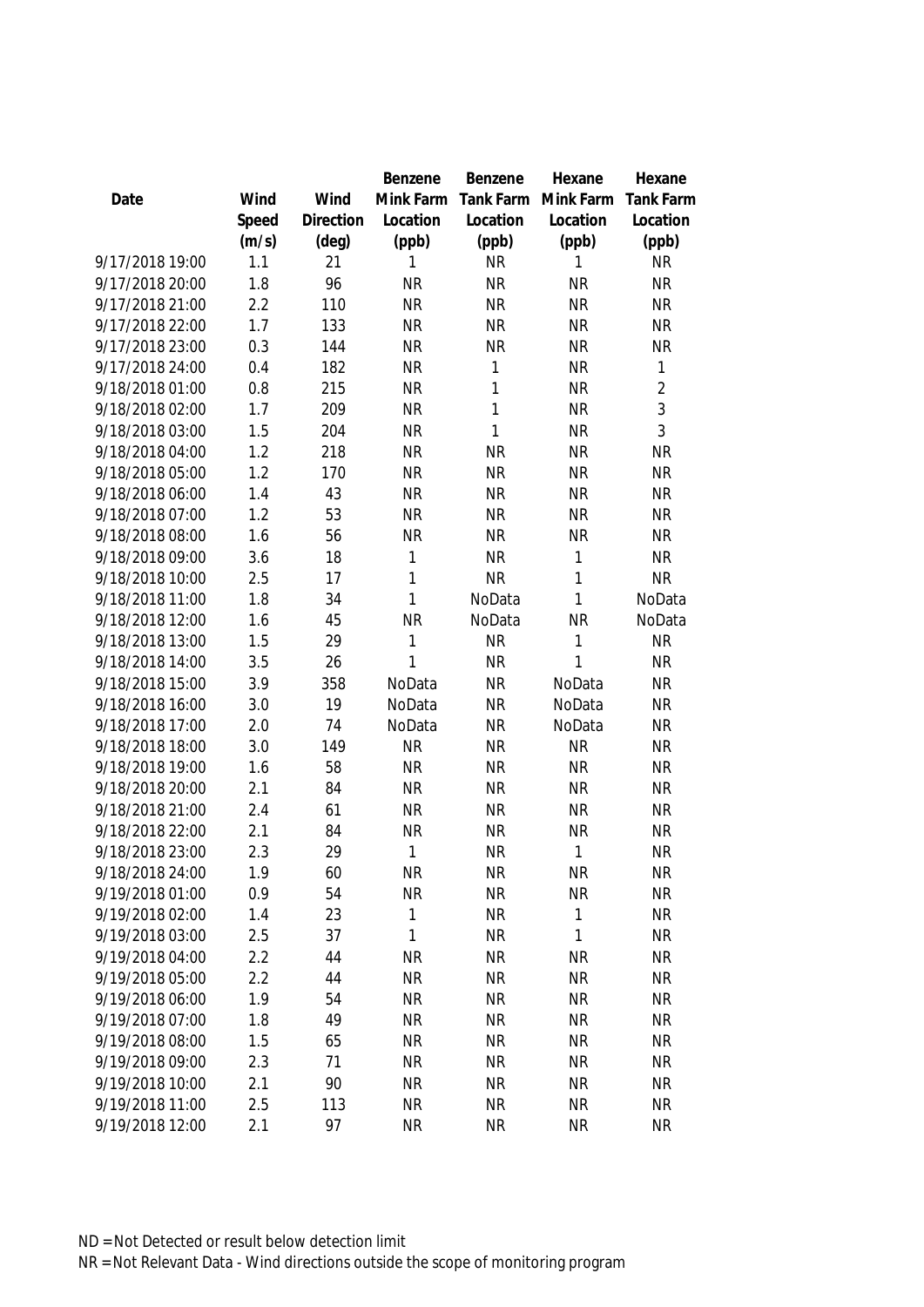|                 |       |           | Benzene   | Benzene      | Hexane    | Hexane           |
|-----------------|-------|-----------|-----------|--------------|-----------|------------------|
| Date            | Wind  | Wind      | Mink Farm | Tank Farm    | Mink Farm | <b>Tank Farm</b> |
|                 | Speed | Direction | Location  | Location     | Location  | Location         |
|                 | (m/s) | (deg)     | (ppb)     | (ppb)        | (ppb)     | (ppb)            |
| 9/19/2018 13:00 | 2.5   | 39        | 1         | <b>NR</b>    | 1         | <b>NR</b>        |
| 9/19/2018 14:00 | 1.9   | 51        | <b>NR</b> | <b>NR</b>    | <b>NR</b> | <b>NR</b>        |
| 9/19/2018 15:00 | 2.9   | 43        | <b>NR</b> | <b>NR</b>    | <b>NR</b> | <b>NR</b>        |
| 9/19/2018 16:00 | 3.4   | 45        | <b>NR</b> | <b>NR</b>    | <b>NR</b> | <b>NR</b>        |
| 9/19/2018 17:00 | 3.5   | 41        | <b>NR</b> | <b>NR</b>    | <b>NR</b> | <b>NR</b>        |
| 9/19/2018 18:00 | 3.8   | 26        | 1         | <b>NR</b>    | 1         | <b>NR</b>        |
| 9/19/2018 19:00 | 3.4   | 73        | <b>NR</b> | <b>NR</b>    | <b>NR</b> | <b>NR</b>        |
| 9/19/2018 20:00 | 3.6   | 74        | <b>NR</b> | <b>NR</b>    | <b>NR</b> | <b>NR</b>        |
| 9/19/2018 21:00 | 1.6   | 63        | <b>NR</b> | <b>NR</b>    | <b>NR</b> | <b>NR</b>        |
| 9/19/2018 22:00 | 1.1   | 55        | <b>NR</b> | <b>NR</b>    | <b>NR</b> | <b>NR</b>        |
| 9/19/2018 23:00 | 1.9   | 41        | <b>NR</b> | <b>NR</b>    | <b>NR</b> | <b>NR</b>        |
| 9/19/2018 24:00 | 2.0   | 43        | <b>NR</b> | <b>NR</b>    | <b>NR</b> | <b>NR</b>        |
| 9/20/2018 01:00 | 1.0   | 44        | <b>NR</b> | <b>NR</b>    | <b>NR</b> | <b>NR</b>        |
| 9/20/2018 02:00 | 1.1   | 50        | <b>NR</b> | <b>NR</b>    | <b>NR</b> | <b>NR</b>        |
| 9/20/2018 03:00 | 1.3   | 79        | <b>NR</b> | <b>NR</b>    | <b>NR</b> | <b>NR</b>        |
| 9/20/2018 04:00 | 1.5   | 85        | <b>NR</b> | <b>NR</b>    | <b>NR</b> | <b>NR</b>        |
| 9/20/2018 05:00 | 2.8   | 147       | <b>NR</b> | <b>NR</b>    | <b>NR</b> | <b>NR</b>        |
| 9/20/2018 06:00 | 3.1   | 168       | <b>NR</b> | <b>NR</b>    | <b>NR</b> | <b>NR</b>        |
| 9/20/2018 07:00 | 3.6   | 171       | <b>NR</b> | $\mathbf{1}$ | <b>NR</b> | $\mathbf{1}$     |
| 9/20/2018 08:00 | 1.3   | 190       | <b>NR</b> | <b>NR</b>    | <b>NR</b> | <b>NR</b>        |
| 9/20/2018 09:00 | 2.1   | 166       | <b>NR</b> | <b>NR</b>    | <b>NR</b> | <b>NR</b>        |
| 9/20/2018 10:00 | 1.0   | 63        | <b>NR</b> | <b>NR</b>    | <b>NR</b> | <b>NR</b>        |
| 9/20/2018 11:00 | 2.1   | 157       | <b>NR</b> | <b>NR</b>    | <b>NR</b> | <b>NR</b>        |
| 9/20/2018 12:00 | 2.9   | 178       | <b>NR</b> | $\mathbf{1}$ | <b>NR</b> | 1                |
| 9/20/2018 13:00 | 4.1   | 193       | <b>NR</b> | $\mathbf{1}$ | <b>NR</b> | 1                |
| 9/20/2018 14:00 | 3.7   | 194       | <b>NR</b> | $\mathbf{1}$ | <b>NR</b> | 1                |
| 9/20/2018 15:00 | 4.8   | 199       | <b>NR</b> | $\mathbf{1}$ | <b>NR</b> | $\mathbf{1}$     |
| 9/20/2018 16:00 | 4.6   | 204       | <b>NR</b> | $\mathbf{1}$ | <b>NR</b> | $\mathbf{1}$     |
| 9/20/2018 17:00 | 5.6   | 203       | <b>NR</b> | 1            | <b>NR</b> | 1                |
| 9/20/2018 18:00 | 5.3   | 209       | <b>NR</b> | 1            | <b>NR</b> | 1                |
| 9/20/2018 19:00 | 5.0   | 200       | <b>NR</b> | 1            | <b>NR</b> | 1                |
| 9/20/2018 20:00 | 5.6   | 197       | <b>NR</b> | 1            | <b>NR</b> | 1                |
| 9/20/2018 21:00 | 5.1   | 189       | <b>NR</b> | $\mathbf{1}$ | <b>NR</b> | 1                |
| 9/20/2018 22:00 | 5.9   | 195       | <b>NR</b> | 1            | <b>NR</b> | 1                |
| 9/20/2018 23:00 | 6.1   | 201       | <b>NR</b> | 1            | <b>NR</b> | 1                |
| 9/20/2018 24:00 | 5.9   | 201       | <b>NR</b> | 1            | <b>NR</b> | 1                |
| 9/21/2018 01:00 | 6.1   | 201       | <b>NR</b> | $\mathbf{1}$ | <b>NR</b> | 1                |
| 9/21/2018 02:00 | 6.7   | 204       | <b>NR</b> | 1            | <b>NR</b> | 1                |
| 9/21/2018 03:00 | 6.8   | 208       | <b>NR</b> | $\mathbf{1}$ | <b>NR</b> | 1                |
| 9/21/2018 04:00 | 6.4   | 209       | <b>NR</b> | $\mathbf{1}$ | <b>NR</b> | 1                |
| 9/21/2018 05:00 | 7.0   | 222       | <b>NR</b> | $\mathbf{1}$ | <b>NR</b> | 1                |
| 9/21/2018 06:00 | 6.3   | 223       | <b>NR</b> | 1            | <b>NR</b> | 1                |